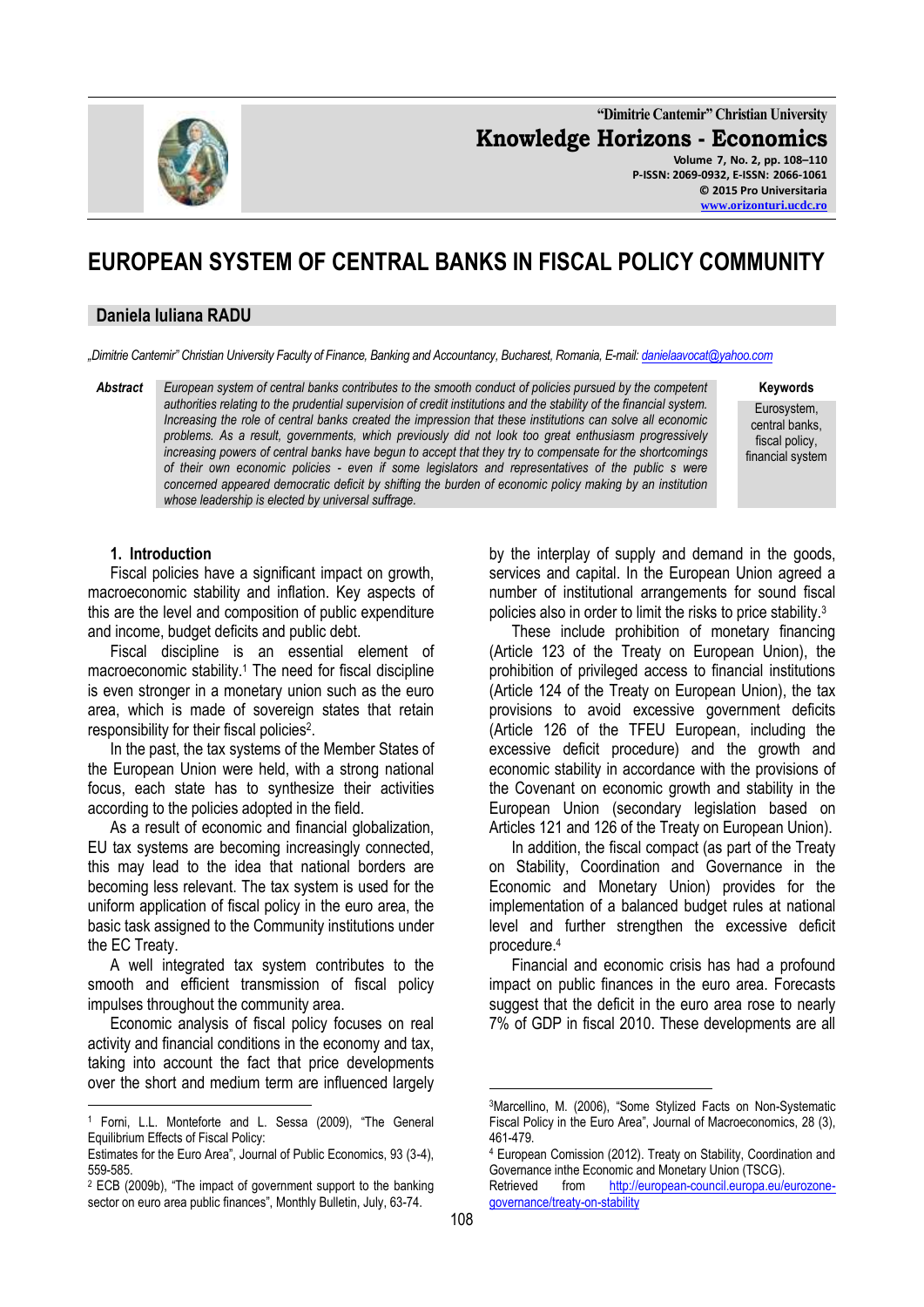the more worrying, given the increase in public spending, which is a medium-term fiscal burden.<sup>5</sup>

In the short term, the impact (net) of various measures to support the financial sector tax on government deficits, has so far been very small (e.g. less than 0.1% of GDP in the euro area as a whole). The direct impact on government debt levels will depend strictly on the borrowing governments to fund rescue operations.

Discretionary fiscal policies that attempt to stabilize the economy can, in principle, successful, certain criteria are met. However, the actual size of the supply and demand tends to vary depending on several factors. Moreover, past experience suggests that if a discretionary fiscal stimulus is timely, targeted and temporary risk actually be harmful to the national economy.<sup>6</sup>

## **2. ESCB and fiscal policy community**

Fiscal policy is a component of economic policy representing financial support for the implementation of other policies. Fiscal policy involves the use of public expenditures that affect both production and economic activity and employment.

It is important to note that some changes in tax policy affect both demand and aggregate supply. Fiscal policy has traditionally been seen as a demand management tool.

Recommended for national governments to use fiscal measures to stimulate the economy and to approve increases not only for productive public spending. Other appropriate measures could only increases the tax rate for non-distortionary tax base and lower public spending to build a more efficient public sector.

Along with monetary policy, fiscal measures are all the second important element for the successful start of radical economic reforms. The combination of the two types of policies can ensure that the necessary economic environment for private sector development in a competitive and efficient allocation of resources.

Economic indicator that best express the relationship between fiscal and monetary policies it is inflation, given that in many cases the government authorities are tempted to cover part of the budget deficit by issuing currency.

The economic and financial policies they practice the national central banks of the Member States of the European Union boosts fiscal policy at Community

1

level, successfully completing full fiscal flows generated by national fiscal policies.

The banking system is the backbone of any economy, whether or centralized market.

If in the latter case its activity is subject to absolute control of the central government, without the specific independent so liberal economies, where a market economy in this area is organized dual system: central bank monetary policy enforcement, i.e. commercial banks. The latter represents financial intermediaries between two fundamental categories of businesses: savings depositors or users of loans in the form of loans for production or investment.

The banking system thus ensuring circulation of financial flows in the economy, directing them to those who own them (depositors) by those who are experiencing a shortage of funds (borrowers).

The efficiency with which these financial resources are used automatically induces a corresponding degree of efficiency of all economic activities.

# **3. Conclusions**

At Community level, the fiscal projections European System of Central Banks are based from the macroeconomic scenario resulting from its own model of macroeconomic analysis and forecasting (MAPM).

Projections of relevant macroeconomic variables (GDP deflators, consumption, employment, wages, exchange rates etc.) interact with discretionary measures on the revenue and expenditure, taken by competent authorities in the field, to produce a forecast of the budget balance consolidated (BGC) <sup>7</sup> .

European System of Central Banks monitors and assesses financial stability in the euro area and the European Union. This activity complements and supports the corresponding activity at the national level, carried out by national central banks and supervisory authorities in order to maintain financial stability in that states.

### **References**

1. Forni, L.L. Monteforte and L. Sessa (2009), "The General Equilibrium Effects of Fiscal Policy:

2. Estimates for the Euro Area", Journal of Public Economics, 93 (3-4), 559-585.

3. ECB (2009b), "The impact of government support to the banking sector on euro area public finances", Monthly Bulletin, July, 63-74.

<u>.</u>

<sup>5</sup> Karras, G. & Furceri, D. (2009). Taxes and Growth in Europe. South-Eastern Europe Journal of Economics2 (2009), 181-204.

<sup>6</sup> Ratto, M., W. Roeger and J. in't Veld (2009), "QUEST III: An Estimated Open-Economy DSGE Model of the Euro Area with Fiscal and Monetary Policy", Economic Modelling, 26 (1), 222-233.

<sup>7</sup> Standardul ESA95 are ca principale diferenţe faţă de metodologia cash înregistrarea veniturilor şi cheltuielilor în sistem *"accrual"* (pe bază de angajamente, nu de plăţi efective precum în sistemul cash) şi tratamentul fondurilor UE (UE este considerat în sistem ESA95 un sector separat).

*<sup>&</sup>quot;Government Finance Statistics Guide - January 2007"* BCE, 2007.